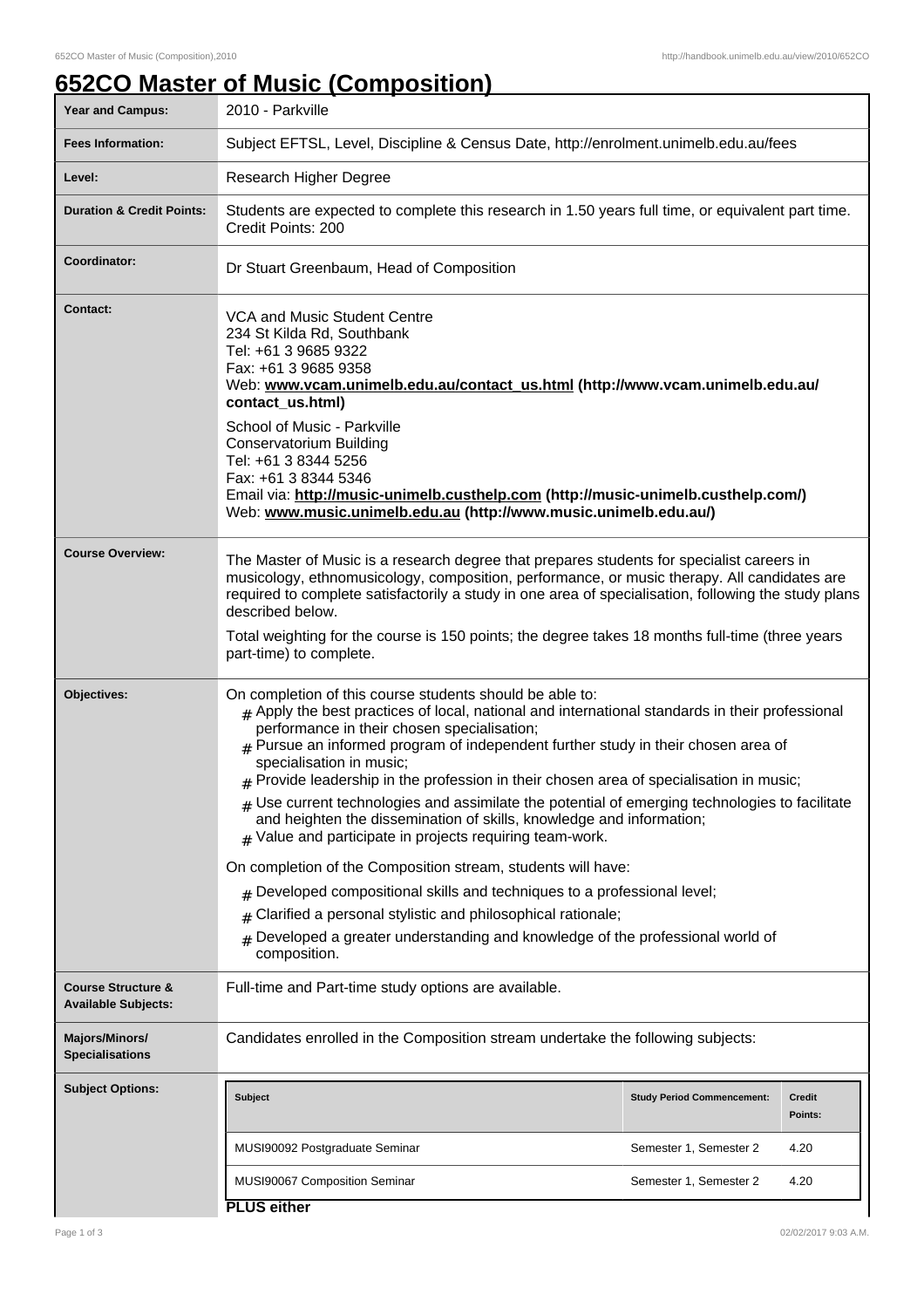|                                                   | <b>Subject</b>                                                                                                                                                                                                                                                                                                                                                                                                                                                                                                                                                                       | <b>Study Period Commencement:</b>            | <b>Credit</b><br>Points: |  |  |
|---------------------------------------------------|--------------------------------------------------------------------------------------------------------------------------------------------------------------------------------------------------------------------------------------------------------------------------------------------------------------------------------------------------------------------------------------------------------------------------------------------------------------------------------------------------------------------------------------------------------------------------------------|----------------------------------------------|--------------------------|--|--|
|                                                   | MUSI90066 Composition Major                                                                                                                                                                                                                                                                                                                                                                                                                                                                                                                                                          | RHD First Half Year, RHD<br>Second Half Year | Not<br>Assigned          |  |  |
|                                                   | or                                                                                                                                                                                                                                                                                                                                                                                                                                                                                                                                                                                   |                                              |                          |  |  |
|                                                   | <b>Subject</b>                                                                                                                                                                                                                                                                                                                                                                                                                                                                                                                                                                       | <b>Study Period Commencement:</b>            | <b>Credit</b><br>Points: |  |  |
|                                                   | MUSI90068 Composition Minor                                                                                                                                                                                                                                                                                                                                                                                                                                                                                                                                                          | Semester 1, Semester 2                       | 29.20                    |  |  |
|                                                   | MUSI90071 Minor Thesis-Composition/Performance                                                                                                                                                                                                                                                                                                                                                                                                                                                                                                                                       | Semester 1, Semester 2                       | 18.75                    |  |  |
|                                                   | <b>Additional Elective Subject</b>                                                                                                                                                                                                                                                                                                                                                                                                                                                                                                                                                   |                                              |                          |  |  |
|                                                   | <b>Subject</b>                                                                                                                                                                                                                                                                                                                                                                                                                                                                                                                                                                       | <b>Study Period Commencement:</b>            | <b>Credit</b><br>Points: |  |  |
|                                                   | MUSI90134 Applied Research Methods in Music                                                                                                                                                                                                                                                                                                                                                                                                                                                                                                                                          | Semester 1                                   | 12.50                    |  |  |
|                                                   | Total points for course = 150                                                                                                                                                                                                                                                                                                                                                                                                                                                                                                                                                        |                                              |                          |  |  |
| <b>Entry Requirements:</b>                        | To be accepted into the Master of Music, students should normally have a Bachelor of Music<br>(Honours) degree, or equivalent, with a final result of first-class honours or high second-class<br>honours.                                                                                                                                                                                                                                                                                                                                                                           |                                              |                          |  |  |
|                                                   | <b>Application Procedure</b>                                                                                                                                                                                                                                                                                                                                                                                                                                                                                                                                                         |                                              |                          |  |  |
|                                                   | Application forms are available via the School of Music website: http://<br>www.music.unimelb.edu.au/future/forms/index.html (http://www.music.unimelb.edu.au/<br>future/forms/index.html)                                                                                                                                                                                                                                                                                                                                                                                           |                                              |                          |  |  |
|                                                   | Students are encouraged to provide as much detailed information in support of their application<br>as possible and to discuss their application with a member of the Academic Staff prior to<br>submission.                                                                                                                                                                                                                                                                                                                                                                          |                                              |                          |  |  |
|                                                   | Certified transcripts of academic records at any tertiary institution other than The University<br>of Melbourne must be forwarded with the application. If the transcription is not in English, a<br>certified translation must also be provided.                                                                                                                                                                                                                                                                                                                                    |                                              |                          |  |  |
|                                                   | <b>Composition Folio</b>                                                                                                                                                                                                                                                                                                                                                                                                                                                                                                                                                             |                                              |                          |  |  |
|                                                   | Applicants for the Composition stream are required to submit a folio of original works with their<br>application. The folio should comprise a number of works reflecting various compositional<br>styles and media and should contain at least one sustained work of over 10 minutes' duration.<br>Recordings of MIDI versions are acceptable, however it is advisable to submit at least one<br>example of a live performance. Electro-Acoustic works should be submitted on CD. Please also<br>submit a list of other compositions, including instrumentation, duration, and date. |                                              |                          |  |  |
|                                                   | <b>Evidence of Scholarly Ability</b>                                                                                                                                                                                                                                                                                                                                                                                                                                                                                                                                                 |                                              |                          |  |  |
|                                                   | Applicants in Musicology, Ethnomusicology, Music Therapy or Composition (Minor Thesis<br>option) are required to submit a copy of their Honours dissertation or a substantial piece of<br>scholarly writing with their application.                                                                                                                                                                                                                                                                                                                                                  |                                              |                          |  |  |
| <b>Core Participation</b><br><b>Requirements:</b> | It is University policy to take all reasonable steps to minimise the impact of disability upon<br>academic study, and reasonable adjustments will be made to enhance a student's participation<br>in the University's programs. Students who feel their disability will impact on meeting the<br>requirements of this course are encouraged to discuss this matter with a Faculty Student<br>Adviser and the Disability Liaison Unit.                                                                                                                                                |                                              |                          |  |  |
| <b>Graduate Attributes:</b>                       | Research Masters degrees at the University of Melbourne seek to develop graduates who<br>have a capacity for defining and managing a research project characterised by originality and<br>independence. Their training equips them for more sustained and original work at the doctoral<br>level or for applied research positions in a wider variety of contexts.                                                                                                                                                                                                                   |                                              |                          |  |  |
| <b>Generic Skills:</b>                            | The University expects its research masters graduates to have the following qualities and skills:<br>$#$ An ability to initiate research projects and to formulate viable research questions;<br>A demonstrated capacity to design, conduct and report independent and original research<br>#<br>on a closely-defined project;                                                                                                                                                                                                                                                       |                                              |                          |  |  |